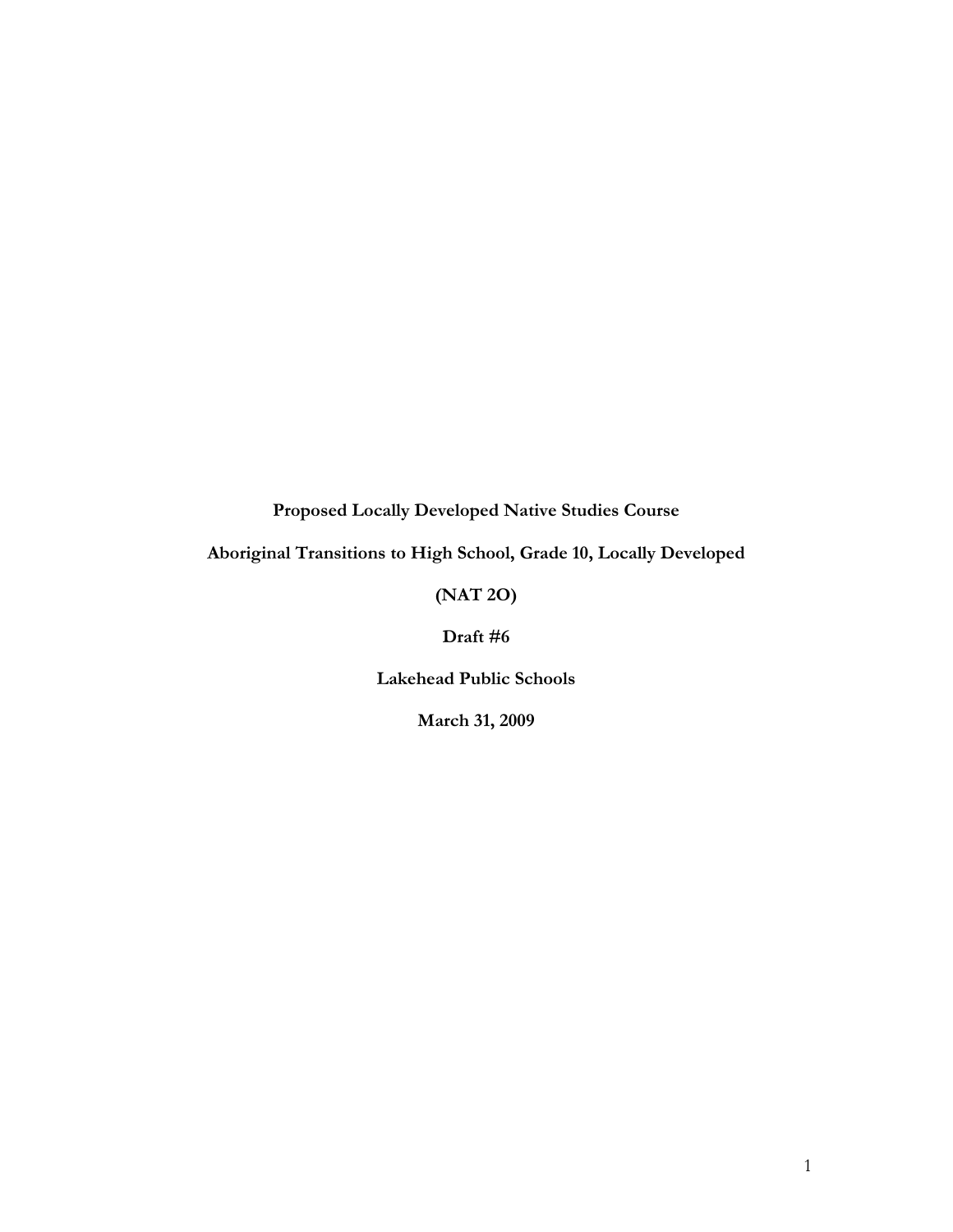# **Background Information**

January 31, 2009

This is a draft of a proposed locally developed Native Studies course. I have kept the strands the same as the other Native Studies courses currently approved by the Ontario Ministry of Education (Identity, Relationships, Sovereignty, and Challenges), and have yet to decide whether literacy and numeracy should be incorporated into each of these strands as overall or specific expectations, or if they should be separate strands with their own expectations.

Some overall expectations and many specific expectations have not been filled in yet, or need to be changed or reworded. To this end, I am looking for feedback and suggestions from the community. If you have ideas, concerns, and/or suggestions, please forward them to me. I would be happy to arrange to meet with anyone who would like to share her/his ideas in person. I will be working on this over the next couple of months to submit to the Ministry of Education by the end of March, so hopefully this course will be approved and then offered to students at Lakehead Public Schools in September 2009.

Thanks for your help.

Sincerely,

Jen Rissanen Aboriginal Education Resource Teacher Lakehead Public Schools Program Department, Victoria Park Training Centre 125 S. Lillie St, Thunder Bay, ON P7E 2A3 T: 807-625-5102 F: 807-625-5460 Email: jennifer\_rissanen@lakeheadschools.ca

Thank you to the people who have already participated. Contributors to date:

Yolanda Twance Rachel Mishenene Murray Waboose Tesa Fiddler Paul Francis Dennis McPherson Jojo Guillet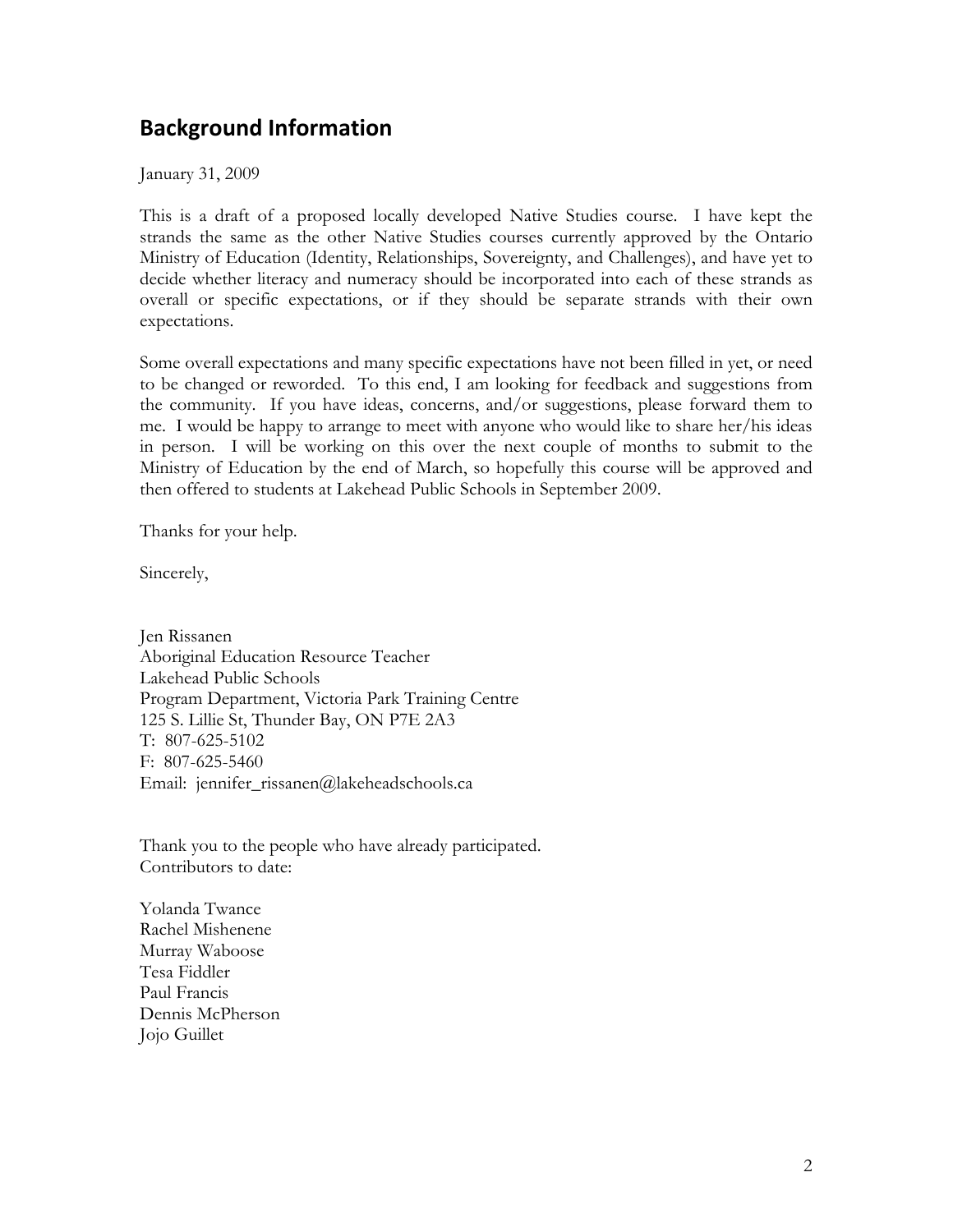# **Aboriginal Transitions to High School, Grade 10, Open (NAT 2O)**

This course focuses on Aboriginal student success in high school through building relationships, acquiring knowledge of the school and community, and improving literacy. Students will learn to overcome any barriers they may have when transitioning into the secondary level, by learning about the administrative functions of a high school; discovering the governmental policies that effect Aboriginal education; investigating the requirements for high school graduation, participating in events that connect them to their peers, school, and community; and improving literacy skills utilizing culturally relevant materials in a welcoming environment.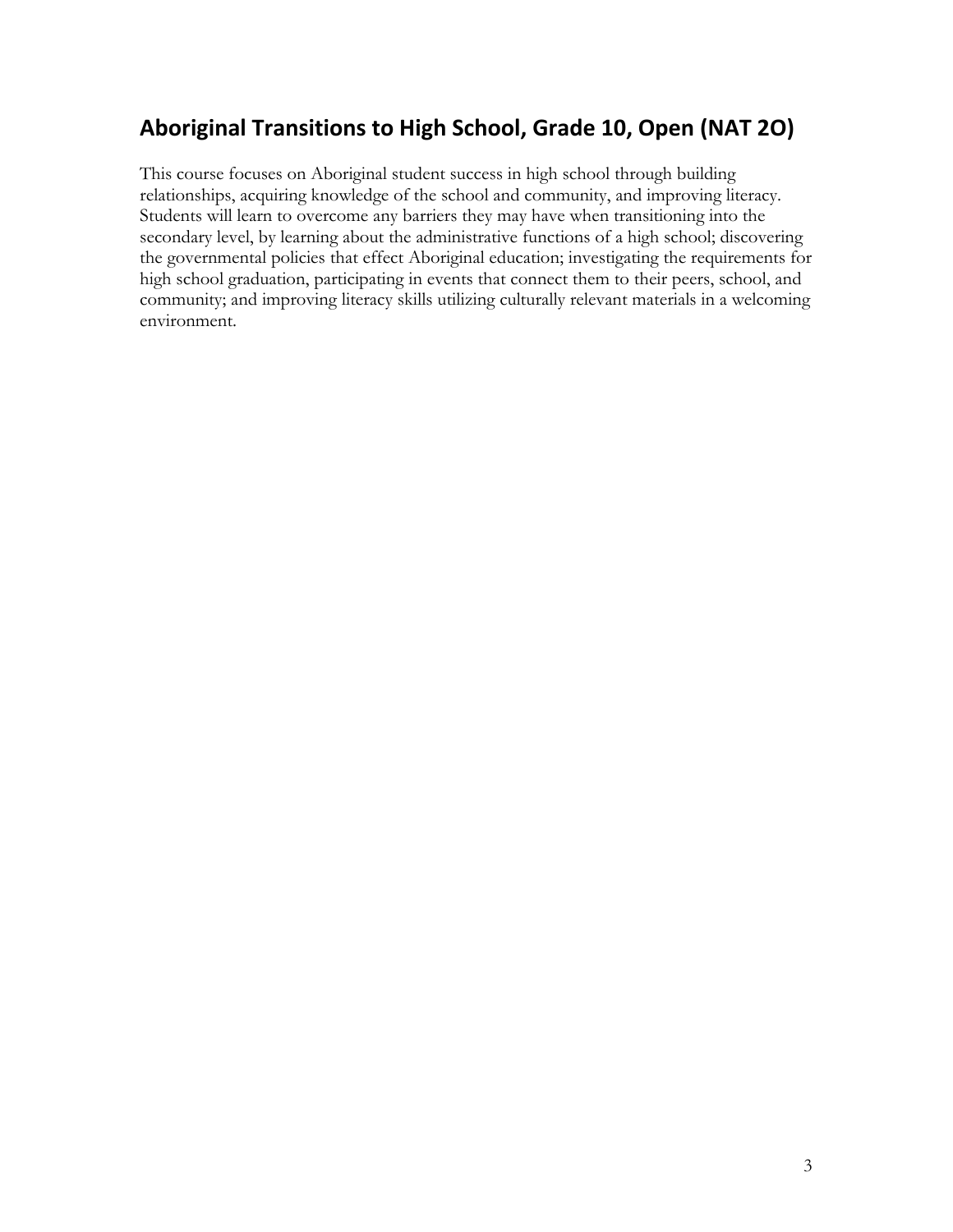# **Identity**

### **Overall Expectations**

By the end of this course, students will:

- Create a sense of belonging in the high school that will reflect Aboriginal identity, backgrounds, cultures, and perspectives
- Recognize the value Aboriginal students bring to the high school and the community
- Acquire knowledge of Aboriginal ways of life and traditions and their importance to our society
- Use a variety strategies to improve literacy skills

## **Specific Expectations**

#### *Aboriginal World View*

By the end of this course, students will

- Be aware of the board's Aboriginal Education Advisory Committee and their mandate
- Meet the Aboriginal Education Advisor and the Aboriginal Education Resource Teacher(s)
- Meet the Youth Workers from the Neighbourhood Capacity Building Project
- Connect with post-secondary institutions that have Aboriginal Education curriculum, or courses (i.e. Negahneewin College, Lakehead University…)

#### *Language*

- Use inclusive language (ie. Our school, our achievements, our successes) when referring to educational facilities and activities
- Read a variety of literary texts (ie. Traditional Aboriginal stories), graphic texts (ie. Comics from the Healthy Aboriginal Network, maps of treaty areas and language families), and informational texts (ie. The Indian Act, Charter of Rights and Freedom, The Constitution Act).
- Identify purposes for reading and choose reading materials appropriate for those purposes
- Extend understanding of oral texts by connecting the ideas in them to their own knowledge and experience; to other familiar texts, including print and visual texts; and to the world around them
- Distinguish between stated and implied ideas in oral texts (ie. Distinguish between the actual words and the emphasis placed on them by the speaker)
- Identify some of the presentation strategies used in oral texts and explain how they influence the audience
- Demonstrate an understanding of appropriate speaking behaviour in a variety of situations, including small and large-group discussions
- Identify some vocal effects, including tone, pace, pitch, and volume, and use them appropriately, and with sensitivity towards cultural differences, to help communicate their meaning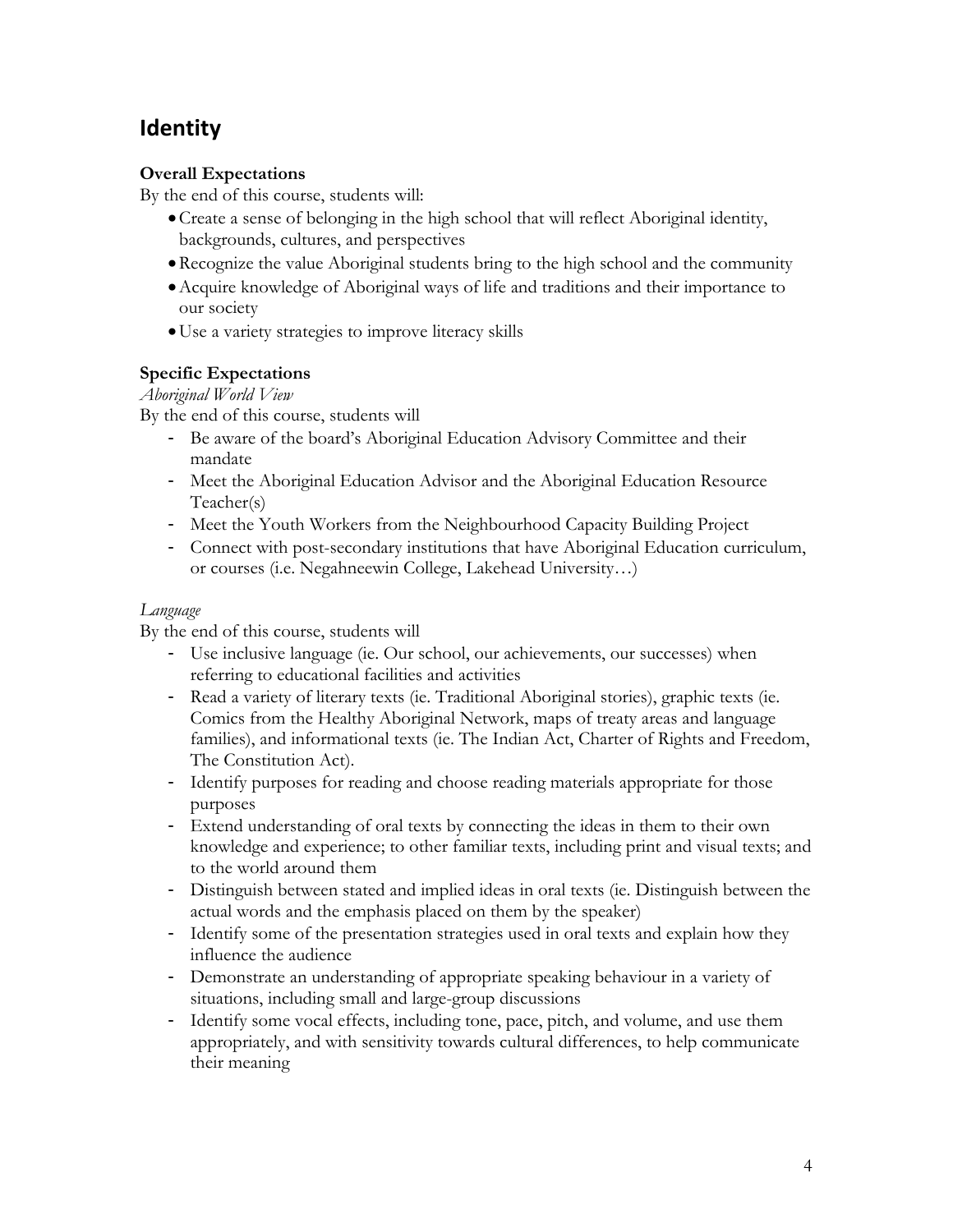- Identify some non-verbal cues, including facial expression, gestures, and eye contact, and use them in oral communications, appropriately and with sensitivity towards cultural differences, to help convey their meaning

#### *Connections*

By the end of this course, students will

- Participate in school events that promote the value of the Aboriginal traditional and cultural way of life with all students
- Participate in community events that promote the values, beliefs, and practices of the Aboriginal traditional and cultural way of life
- Recognize the value in community in education (ie. Focussing on the holistic nature of learning through community)

#### *Skills and Applications*

- Develop and establish goals and a plan to achieve these goals (ie. Post secondary and career goals)
- Develop self-esteem. Recognize what is missing in feelings of self-worth (ie. Through participating in sharing circles, one-on-one work with student services and Elders)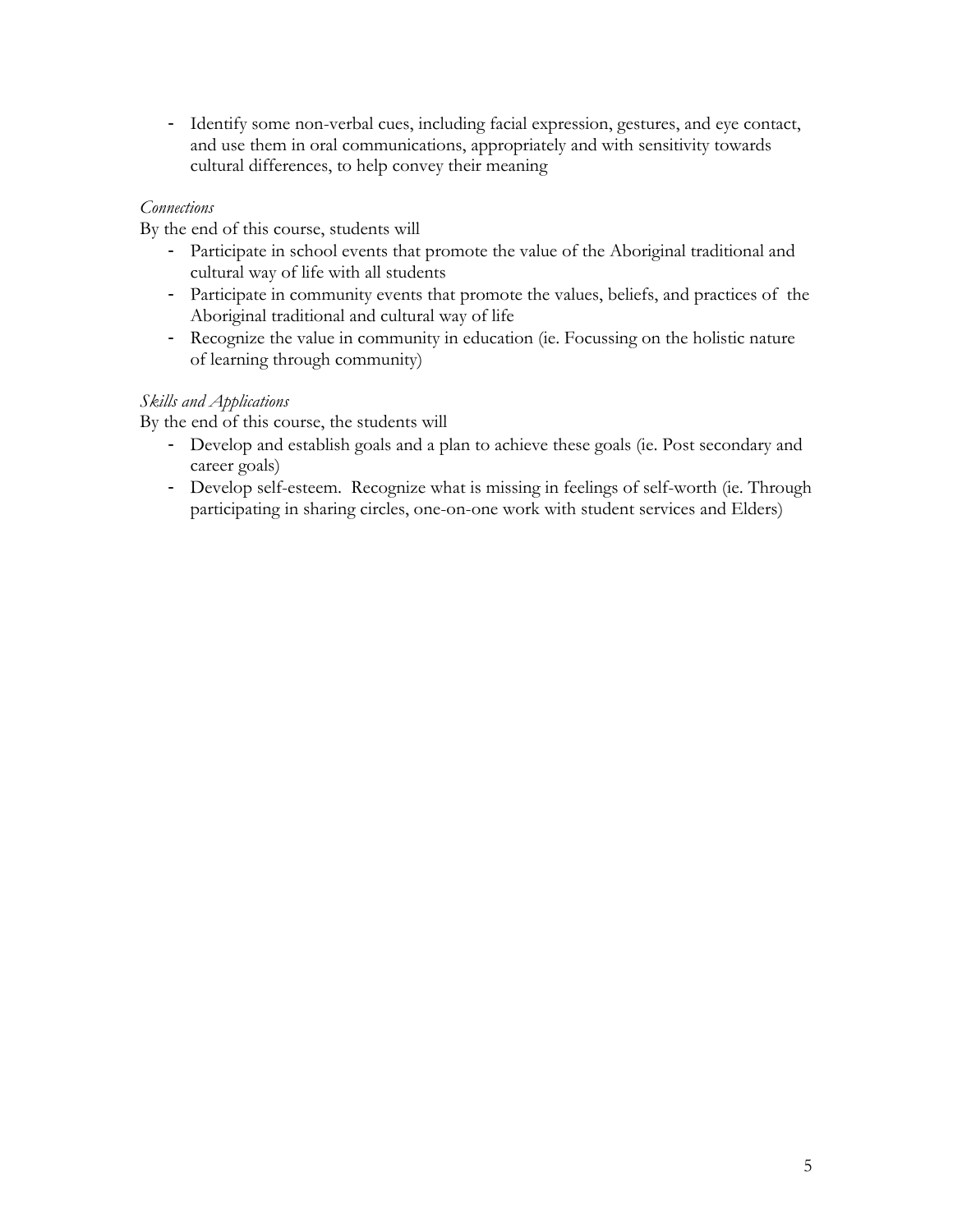# **Relationships**

### **Overall Expectations**

By the end of this course, students will:

- Describe the relationship between Aboriginal peoples and the various historical and current educational system
- Identify barriers to education caused by the relationships between Aboriginal peoples and educational systems
- Demonstrate understanding of the relationships between students and staff within the school
- Create and sustain relationships between students, peers, staff, and community
- Use a variety strategies to improve literacy skills

## **Specific Expectations**

#### *Aboriginal World View*

By the end of this course, students will

- Collaboratively and/or individually share their story(ies) with another group of students in the school (ie meet with another class and collaborate on an assignment with a focus on personal world view and roots)
- Assess the education programs provided on-reserve versus the educational programs off-reserve (ie. Amount of money spent per student in federal schools versus amount of money spent per student in provincial schools)
- Acknowledge the continuing trauma caused by residential schools and determine daily barriers that must be overcome due to this trauma

#### *Language*

By the end of this course, students will

- Extend understanding of texts by connecting the ideas in them to their own knowledge and experience, to other familiar texts, and to the world around them
- Make inferences about texts using stated and implied ideas from the texts as evidence
- Identify a variety of reading comprehension strategies and use them appropriately before, during and after reading to understand texts
- Demonstrate understanding of a variety of texts by identifying important ideas and some supporting details
- Identify the point of view presented in a text and suggest some possible alternative perspectives (ie. Retell the story from the point of view of someone other than the author)
- Identify and describe the characteristics of a variety of text forms, with a focus on literary texts such as legend or adventure story (ie. Plot development, characters, setting), graphic texts such as a comic book (ie. Speech bubbles, illustrations, captions), and informational texts such as an Aboriginal magazine (ie. Table of contents, diagrams, photographs, labels, captions)

#### *Connections*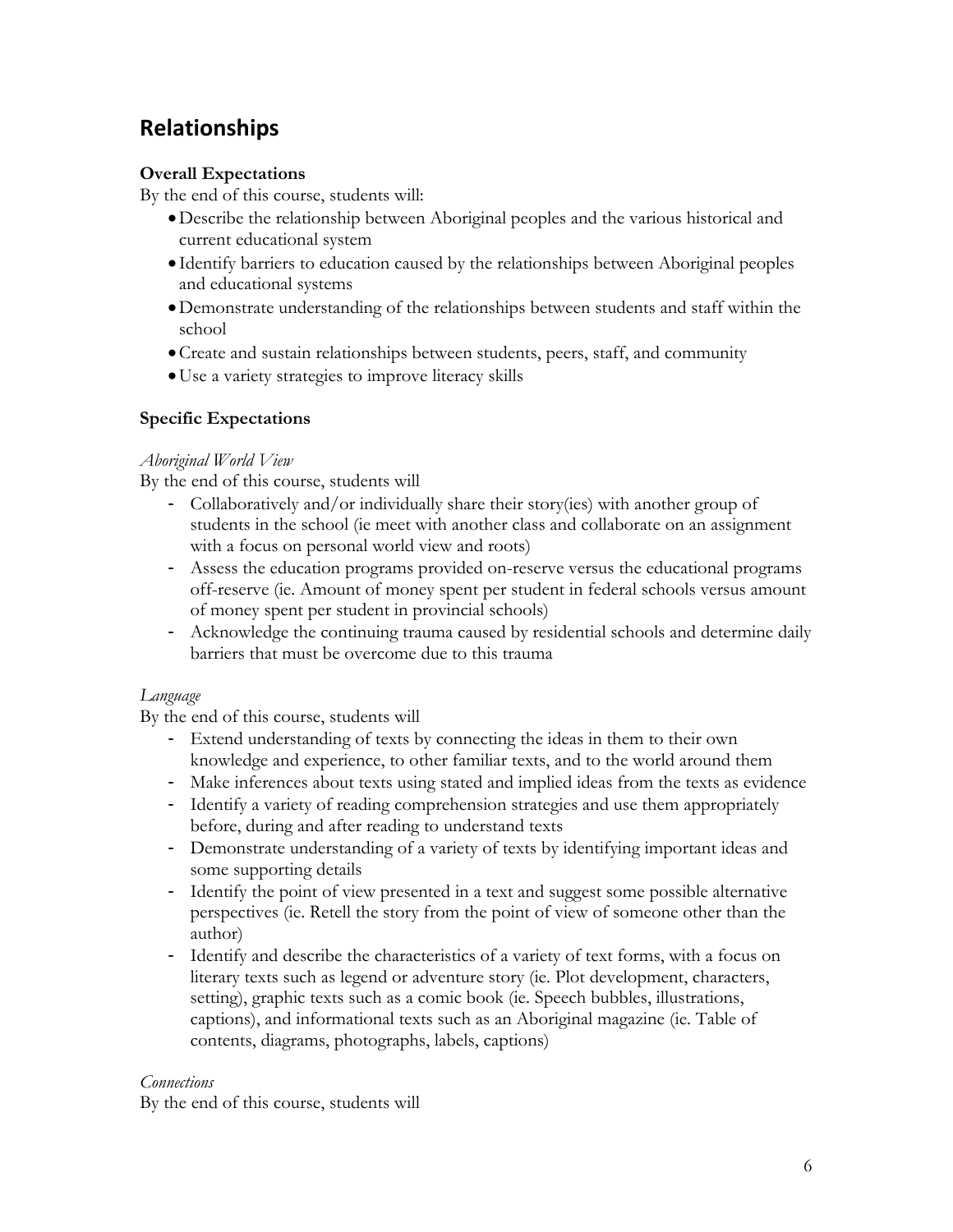- Meet a variety of staff members (Principal, Vice-Principals, Student Services, Student Success, Department Chairs, Cooperative Education, Special Education, Educational Assistants, Secretaries, Custodians) and gain an understanding of their jobs in the school
- Tour the school to learn the layout and where to find services provided to students
- Bring family members (parents, grandparents, aunts, uncles, boarding parents, extended family) in to the class to discuss their educational (formal and informal) experiences
- Be knowledgeable in requirements to graduate from high school, as well as courses required for post secondary courses that may be of interest to them (ie have credit counselling sessions and go through university and college course calendars to find prerequisites)
- Be aware of the self-identification process (ie. What is involved, what is the purpose of self-identification)

#### *Skills and Applications*

- Have detailed knowledge of what different staff members at the school are responsible for. (ie. Write a job description for one of the staff members who came into the classroom)
- Understand the importance of informal and formal education (ie. create an educational (informal and formal) timeline on one of the family members who visited the class)
- Examine and analyze their current relationships and the role these relationships play in their lives
- Develop plans to establish meaningful relationships with peers, families, community (ie. Students will be able to identify socially and emotionally supportive resources and services in the school and community)
- Develop a plan of courses to take to graduate from high school and enter into the post secondary program and/or career of their choice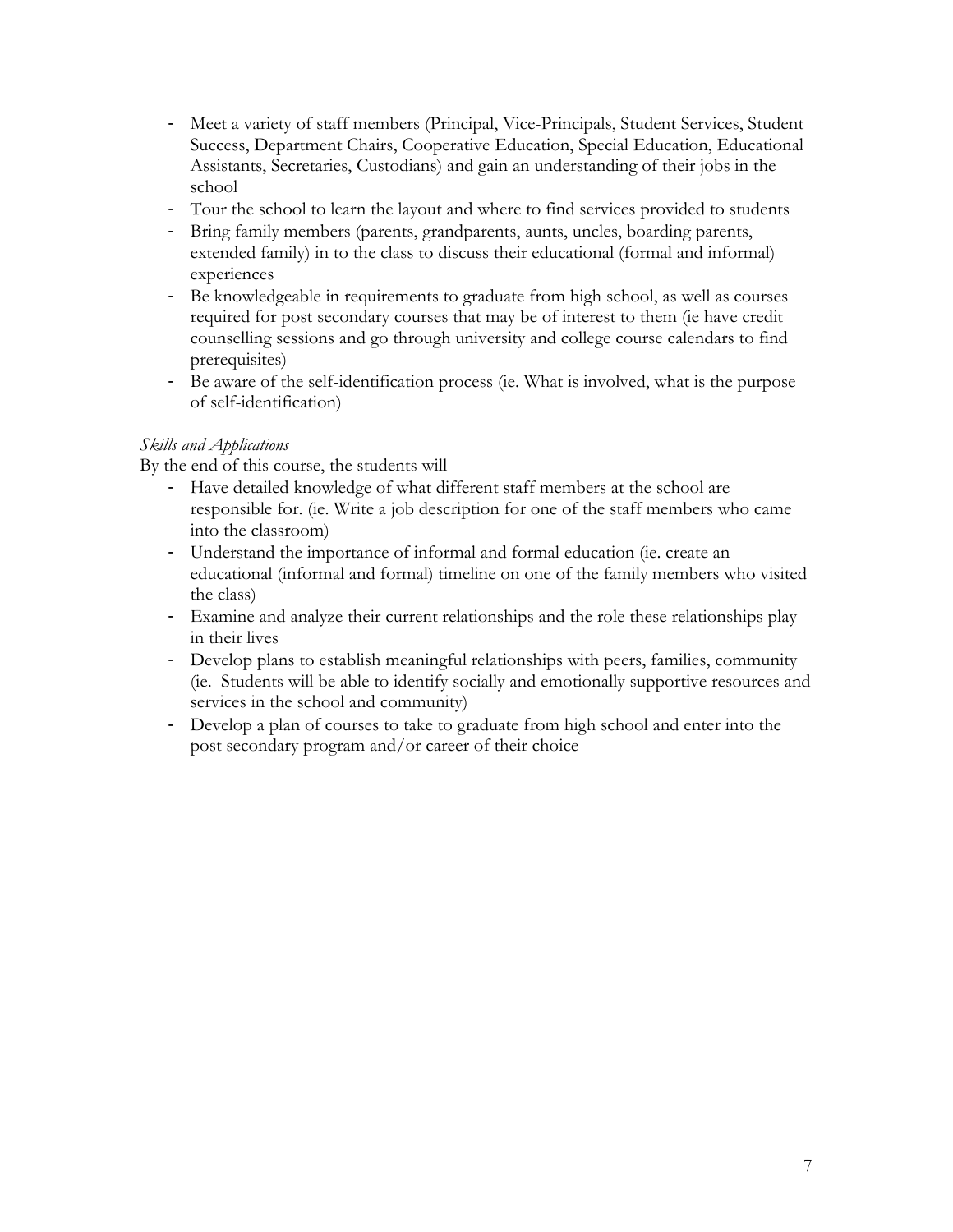# **Sovereignty**

## **Overall Expectations**

By the end of this course, students will:

- Identify issues that prevent Status Indian students from having autonomy over their own education
- Investigate governmental policies that control Status Indian education
- Demonstrate understanding of the connection between education and Aboriginal sovereignty
- Explain how education connects to health and wellness and community development
- Use a variety strategies to improve literacy skills

#### **Specific Expectations**

*Aboriginal World View*

By the end of this course, students will

- Learn how to access post secondary education funding for Aboriginal students (i.e. invite funders into the school to go through the steps of the funding process – who is mostly likely to be accepted, how to apply, etc.)
- explore the differences in world views between Aboriginal peoples and Eurocentric peoples (ie. Cyclical vs. linear ideas of time/life) and how this effects an understanding of education and its role in society
- discuss the extended family and its importance in Aboriginal world view (ie. Who do children learn from and how? Why is this important to Aboriginal ways of life?)

#### *Language*

- Be familiar with and use terms related referring to sovereign nations (ie. identity, pride, sovereignty, world view)
- Increase their knowledge of the multitude of terms artificially given to First Nations peoples from outside sources without the permission of First Nations peoples (ie. Indian, Aboriginal, Status and Non-Status, 6(1) and 6(2), Treaty and Non-Treaty, Native)
- Express personal opinions about ideas presented in texts
- Generate ideas about a potential topic, using a variety of strategies and resources
- Gather information to support ideas for writing in a variety of ways and/or from a variety of sources
- Sort ideas and information for their writing in a variety of ways (ie. By using graphs, charts, webs, outlines, or lists)
- Identify and order main ideas and supporting details into units that could be used to develop a short, simple paragraph, using graphic organizers (ie. A story grammar, a tchart, a paragraph frame) and organizational patterns (ie. Comparison, chronological order)
- Determine whether the ideas and information they have gathered are relevant and adequate for the purpose, and gather new material if necessary (ie. Discuss the content with a peer or reading buddy; review material using a story map or web)
- Write short texts using a variety of forms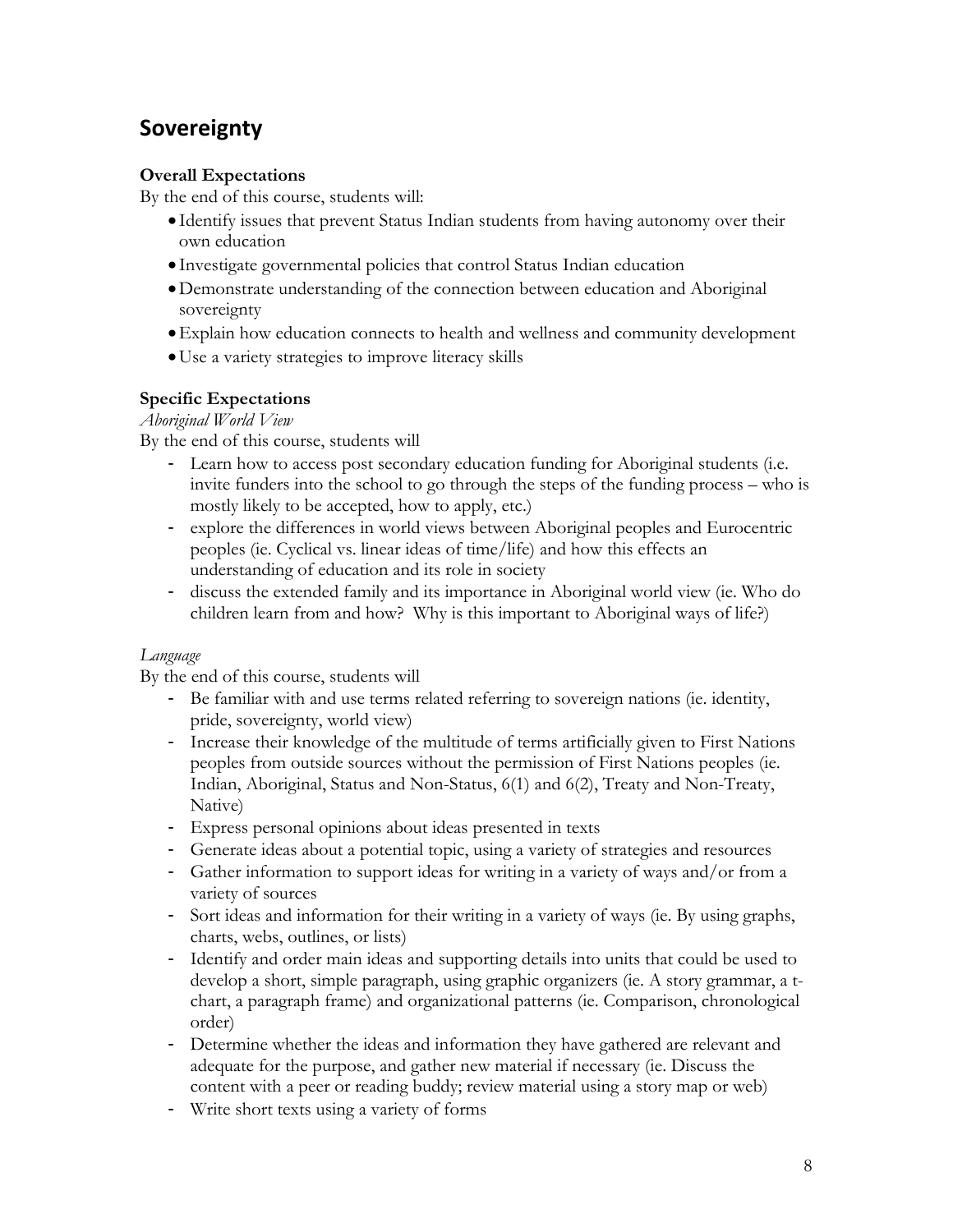- Identify elements of their writing that need improvement, using feedback from the teacher and peers, with a focus on specific features (ie. A strong opening or lead; the clarity of the main idea)
- Make revisions to improve the content, clarity, and interest of their written work, using several types of strategies (ie. Reordering sentences, removing repetition or unnecessary information, adding material needed to clarify meaning, adding or substituting words to increase interest, adding linking words or phrases to highlight connections between ideas, using gender-neutral language as appropriate)
- Spell unfamiliar words using a variety of strategies that involve understanding soundsymbol relationships, word structures, word meanings, and generalizations about spelling (ie. Pronounce a word as it is spelled: Wed-nes-day; make analogies to rhyming words; apply knowledge of short-vowel and long-vowel patterns; cluster words by visual similarities; follow rules for changing base words when adding common endings: hope/hoping, slam/slammed; use memory aids such as visualization
- Confirm spellings and word meanings or word choice using several different types of resources
- Use punctuation to help communicate their intended meaning, with a focus on the use of : commas to mark grammatical boundaries within sentences; capital letters and final punctuation to mark the beginning and end of sentences
- Use parts of speech appropriately to communicate their meaning clearly, with a focus on the use of : proper nouns for titles; the possessive pronouns my, mine, your, yours, his, her, hers, its; action verbs in the present and simple past tenses; adjectives and adverbs; questions words (ie. When, where, why, how)
- Proofread and correct their writing using guidelines developed with peers and the teacher (ie. A checklist modified in teacher-student conference to support individual writing strengths and indicate next steps; a posted class writing guideline)
- Use some appropriate elements of effective presentation in the finished product, including print, script, different fonts, graphics, and layout (ie. Use different font sizes and colours on a poster to attract attention, use proper paragraph form including spacing and margins; supply captions for photographs)
- Describe how different audiences might respond to different media texts

#### *Connections*

- Assess Sections 25 (General) of the Charter of Rights and Freedom and 35 (Rights of the Aboriginal Peoples of Canada) of the Canadian Constitution Act, 1982 (i.e. what does it mean, who does it affect, is it enforceable)
- $\triangleright$  Assess Section 93 (Education) of the Canadian Constitution Act 1867 (i.e. how does this affect education provided to Status Indians, what does it mean that Status Indians are the responsibility of the federal government – Section 91(24) but education is a provincial mandate?)
- Assess the Indian Act, Sections 114 to 122 (Schools) (i.e. what education has the federal government said it will provide, how does this affect Status Indians, by law can Status Indian families home school?)
- Determine how these federal Acts effect Aboriginal students in the provincial education system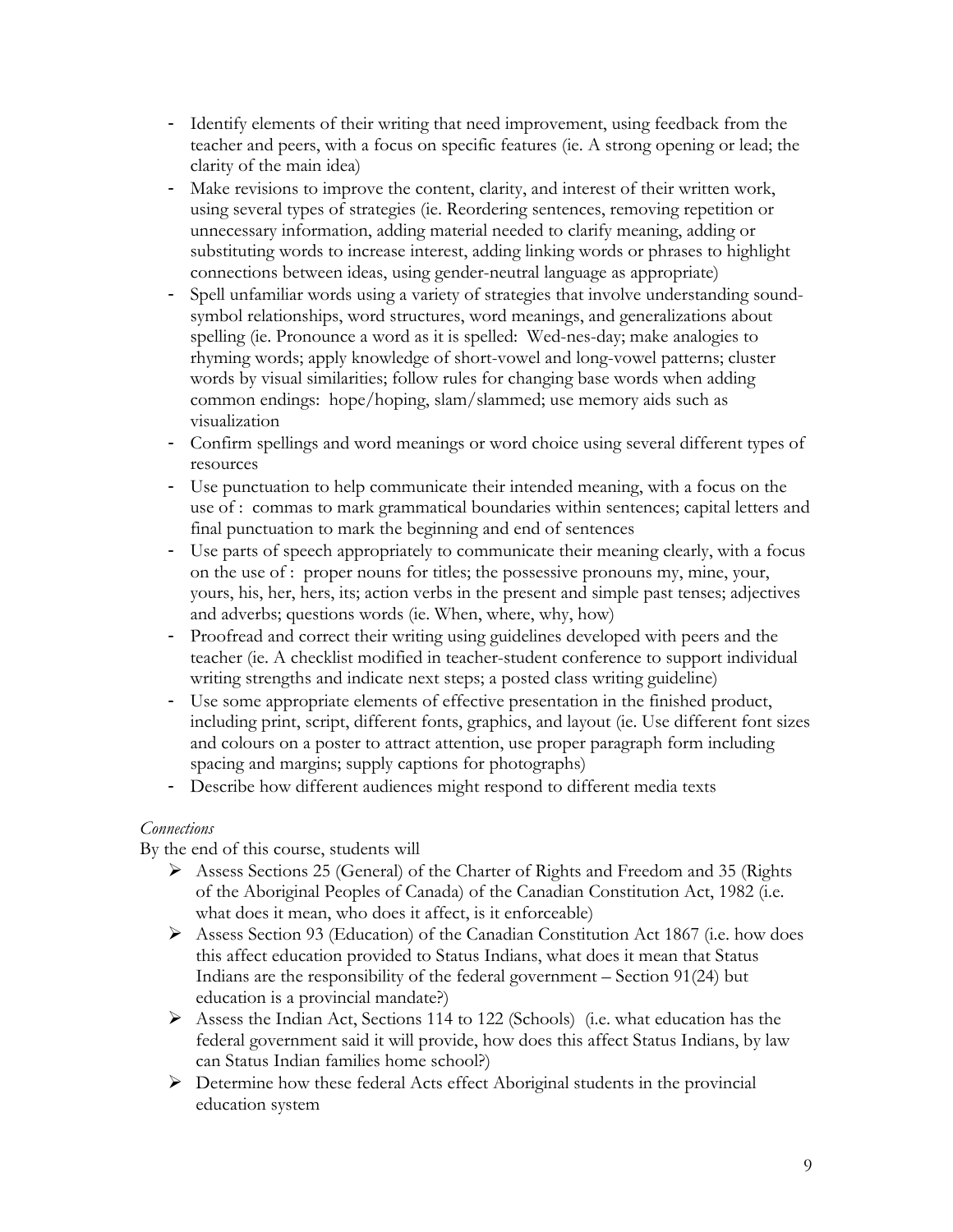- $\triangleright$  Discuss sovereignty issues related to education as detailed in the Constitution Act and the Indian Act
- Analyze Section 188, Agreements re education of Indian pupils, of the Ontario Education Act (ie. What does it mean when this part of the act states "a board shall not enter into an agreement …that requires the board to provide special services for Indian pupils that it does not provide for its resident pupils unless, in addition to the fees … the costs of such services is payable by the Crown in right of Canada")

#### *Skills and Applications*

By the end of this course, the students will

- Use words and images to represent a definition of sovereignty (ie. Class flags, mandalas)
- Establish a personal voice in their writing, with a focus on using concrete words and images to convey their attitude or feelings towards the subject or audience (ie. Words used literally or figuratively to communicate intensity of feeling: a shiver of excitement; hot anger)
- Identify their point of view and other possible points of view on the topic and determine if their information supports their own view
- Produce pieces of published work to meet identified criteria based on the expectations related to content, organization, style, use of conventions, and use of presentation strategies
- Identify what strategies they found most helpful before, during, and after writing and what steps they an take to improve as writers (ie. Use a writer's notebook to record ideas, sources for future reference, and useful types of organizers for sorting information)
- Produce revised, draft pieces of writing to meet identified criteria based on expectations related to content, organization, style, and use of conventions

-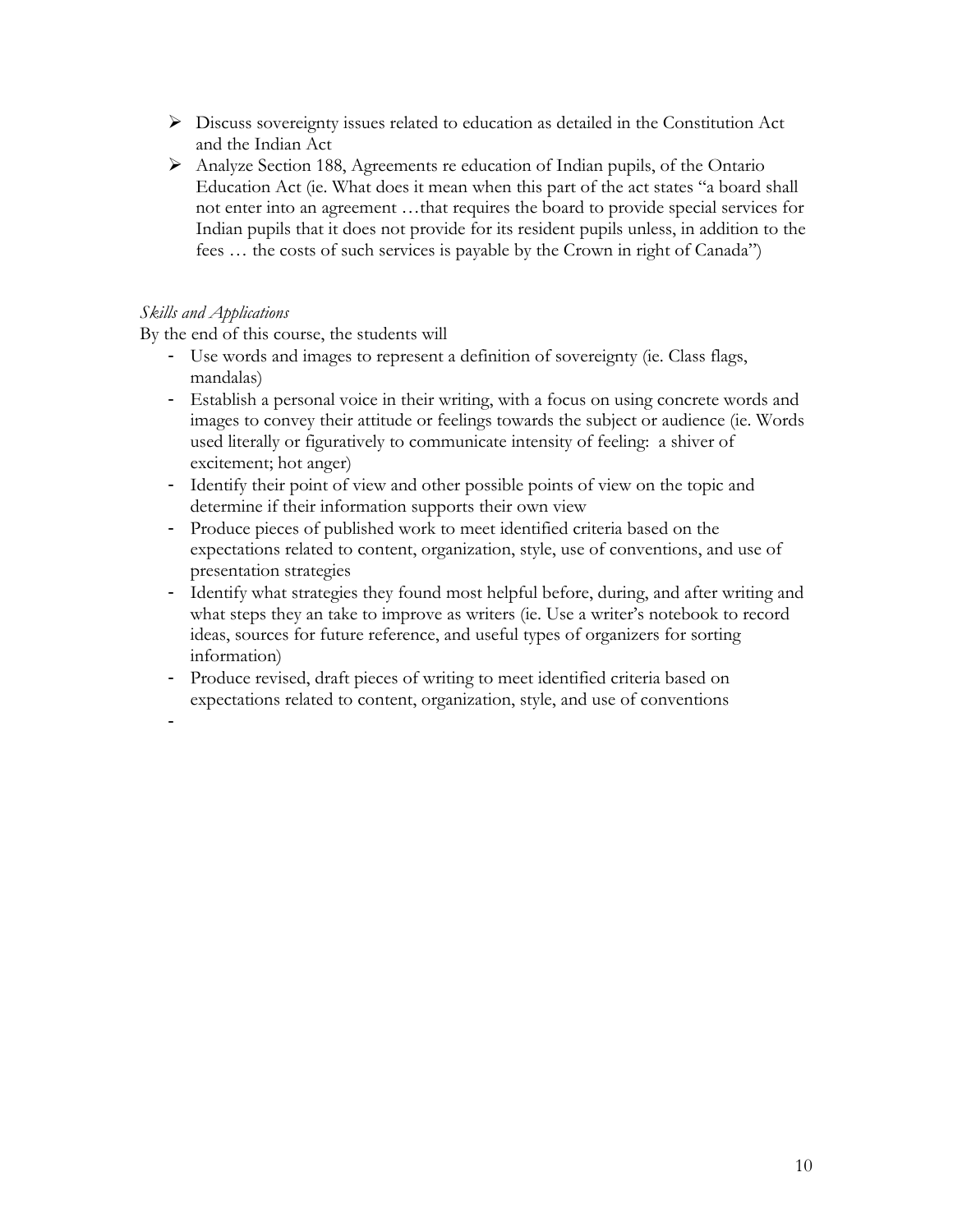# **Challenges**

## **Overall Expectations**

By the end of this course, students will:

- Identify how public education impacts the livelihood of Aboriginal students
- Describe the challenges that the educational system creates for Aboriginal students
- Demonstrate understanding of how the public education system works
- Use a variety strategies to improve literacy skills

#### **Specific Expectations**

*Aboriginal World View*

By the end of this course, students will

- Investigate the following quote by Cohn J. Bourke, "How can you expect your culture and identity to survive if you give all the responsibility for education to another group of people? It is absolutely essential, if we are to know what it is to be Aboriginal, to take charge of the education system."
- Use information from resources such as "Indian Control of Indian Education", written in the 1970's, and "Measuring Success in First Nations, Inuit, and Metis Learning", written in 2008, to determine what challenges, in the educational system, Aboriginal students have already overcome, and what is still being fought for
- Discuss how the Seven Grandfather Teachings can help students overcome the obstacles on their educational journey

#### *Language*

By the end of this course, students will

- $\triangleright$  Be familiar with terms such as colonialism, oppression, racism, assimilation, and systemic barriers
- $\triangleright$  Identify, initially with some support and direction, what strategies they found most helpful before, during, and after reading and how they can use these and other strategies to improve as readers
- $\triangleright$  Predict the meaning of and rapidly solve unfamiliar words using different types of cues, including:
	- Semantic (meaning) cues (ie. Prefixes, suffixes, base words, phrases, sentences and visuals that activate existing knowledge of oral and written language)
	- Syntactic (language structure) cues (ie. Word order, language patterns, punctuation)
	- Graphophonic (phonological and graphic) cues (ie. Onset and rime, syllables; similarities between words with common spelling patterns and unknown words; words within words)

#### *Connections*

By the end of this course, students will

 Describe the past, present, and possible future of the Indian Student Support Program (ISSP) and its impact on Aboriginal students and post secondary education